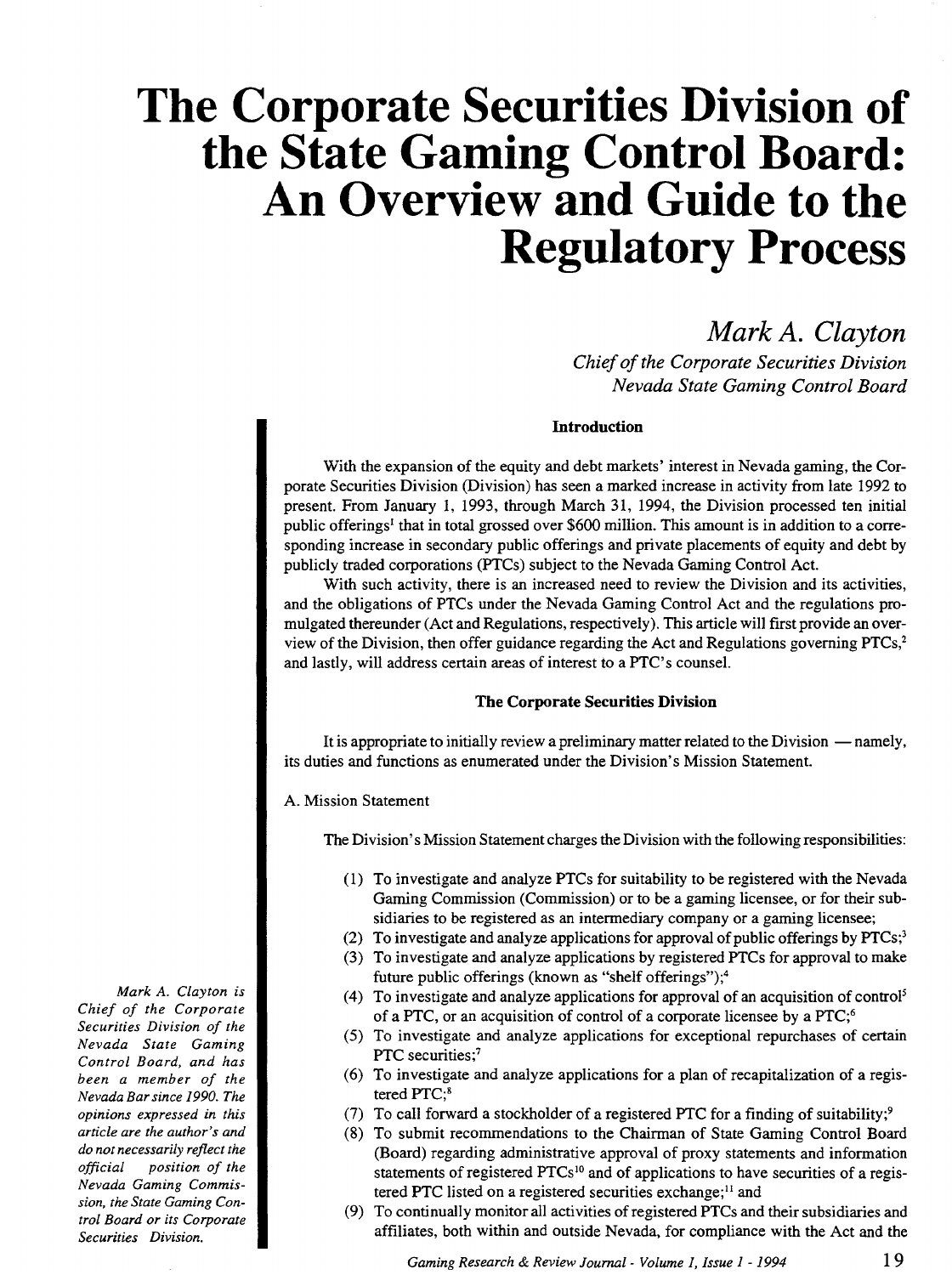Regulations, for continued financial viability and business probity, and for compliance with federal, state and local laws and regulations; and to continually monitor all gaming activity outside Nevada conducted by entities and individuals licensed to conduct gaming in the state of Nevada.

In short, the Division's mission is to investigate and analyze all applications involving PTCs, and to continue to monitor all of the activities of the PTC and its subsidiaries.

#### B. Divisional Statistics

The Division is currently comprised of the following personnel: a Chief, a supervisor, two senior agents, seven agents, and two support personnel. The Division suffered no staff reductions during the 1991 Legislature, nor during the later budgetary constraints of the 1991-1993 biennium. In fact, the Division's staff was increased with the addition of a new agent position.

The Chief heads the Division and is responsible for the overall investigation of applications and monitoring of PTCs. The supervisor reports to the Chief and is primarily responsible for the coordinating and processing of applications, and the investigative work of all the agents. The agents and senior agents investigate the applications and prepare investigative reports that result from the application and investigative field work. Last, but by no means least, the Division's two support personnel handle the administrative responsibilities that make the Division function smoothly.

For fiscal year 1993,<sup>12</sup> there were 224 applications filed and 289 investigations completed within the Division. The average time for investigation and processing of applications will vary depending on the type of application. For initial public offerings, the period from the date the application is filed to the date of Commission action will range between four and nine months, and averages 160 days. For an *"AlB* exchange," the range is four to nine months, and averages 100 days. For a public offering, the range is three to four months, and averages ninety-eight days. For continuous or delayed public offerings, the range is three to four months, and averages 115 days. For a corporate restructuring the range is four to six months, and averages 165 days. For opening a new property, the range is five to twelve months, and averages 230 days. For registration of a previously existing PTC, the range is seven to twelve months, and averages 255 days.

As noted, these are merely averages, and the length of time necessary to complete a particular application will vary with each application due to the complexity and completeness of the application, and the current work load and staffing levels of the Division.

#### C. Applications to the Division

#### 1. Process

All applications are initially submitted to Applicant Services. After Applicant Services processes an application, if the application relates to a PTC, it is then routed to the Division. If a PTC application involves individuals *(i.e.,* an application for licensing as an officer or director), that element is routed to the Investigations Division for processing. <sup>13</sup>

Once the application is received by the Division, it is reviewed by the Chief and the supervisor. It is the supervisor's responsibility to assign the appropriate agents to the application, and with the Chief, to schedule a tentative agenda date. If individuals are involved in the application, it is necessary for the Division to coordinate with the Investigations Division regarding the agenda date. Depending on the respective workloads, one division or other may require more time before the entire application can be brought to an agenda.

It cannot be stressed enough that a *complete* application, which fully details the transaction and the individuals involved, is essential to the processing of an application. 14 The Division has experienced several recent applications that were incomplete in terms of detailing the proposed transactions and the requisite approvals. While the Division's agents are knowledgeable as to the Act and the Regulations governing PTCs, they are not attorneys for the applicant nor paralegals for gaming counsel. It is incumbent upon the applicant and its gaming counsel to fully analyze the transaction, minute step by minute step, to determine all of the appropriate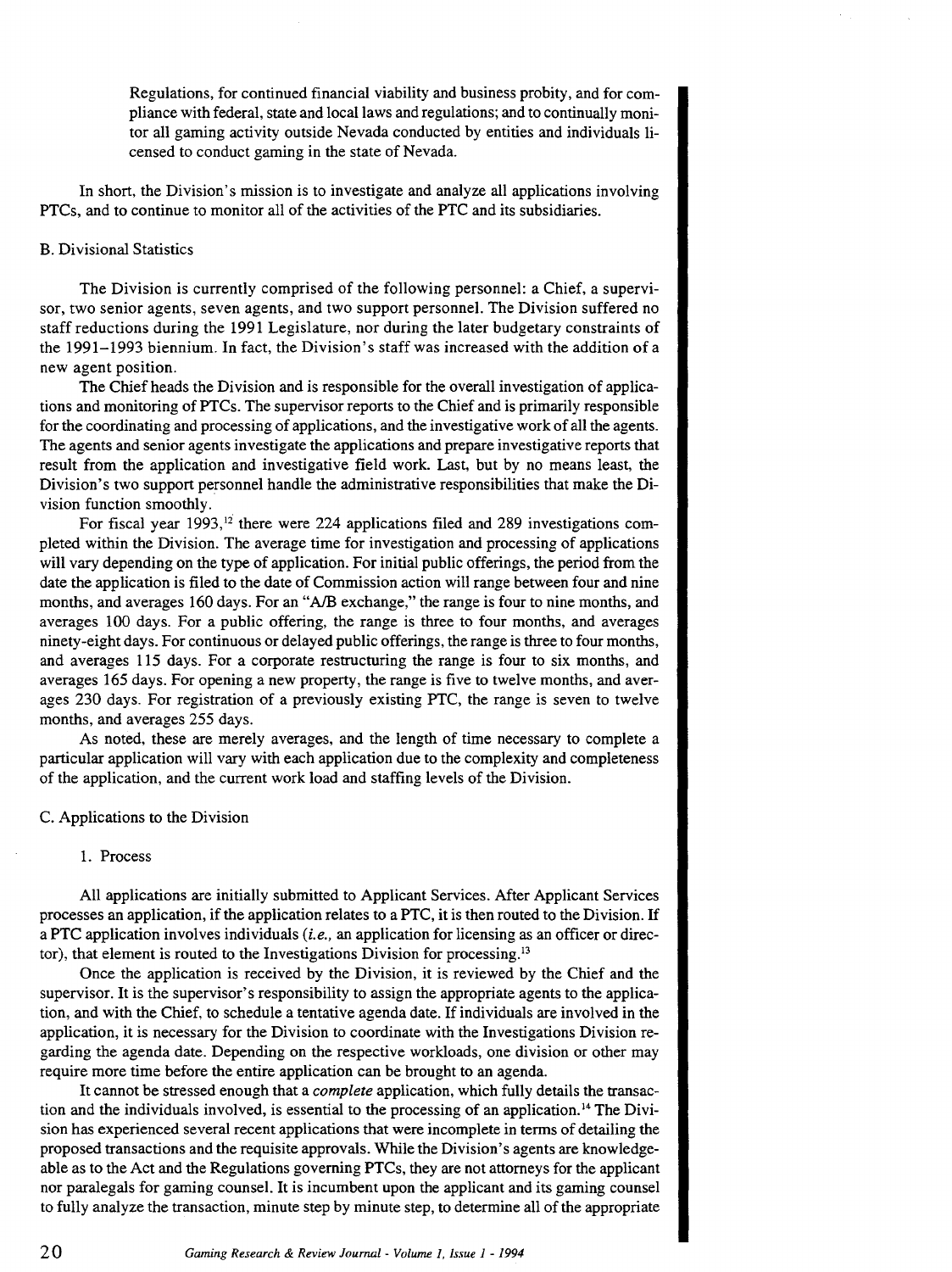*The Corporate Securities Division of the State Gaming Control Board: An Overview and Guide to the Regulatory Process* 

applications that are necessary as a result of the transaction. Failure to do so creates additional burdens on the Division's agents and thereby lengthens the application process.

By way of example, if Stockholder A of a corporate licensee proposes to transfer his corporate licensee stock to Corporation A, which will then immediately transfer the corporate licensee stock to the PTC, the following applications must be submitted regarding the transfer: an application to transfer the corporate licensee stock to Corporation A, and an application to transfer the same stock to the PTC (pursuant to NRS 463.510). It is inappropriate to only submit an application for the transfer to the PTC, under the reasoning that Corporation A will hold the stock for only an instant, or that it is merely a conduit of the transfer. Gaming counsel must analyze each and every separate element of the transaction, and determine which applications must be submitted.

Once an application is assigned to an agent, the agent will review the application, direct an initial document/informational request to the applicant, and begin to schedule interviews with the applicant and its personnel. Again, it is imperative that the applicant and its gaming counsel provide prompt and complete responses to this initial request and all future requests. Failure to do so will only slow the investigative process and delay when an application can be brought to an agenda.

When the investigative field work is complete, the agent prepares a confidential investigative report, which is reviewed by both the supervisor and Chief, and any necessary

## **For each registered PTC there is an "Order of Registration." This document details the corporate structure of the PTC as it relates to gaming.**

revisions are made. The report is then distributed to the Board and Commission to prepare them for the public hearing on the application.

2. Official Forms

The Division has developed a number of standardized forms for the submis-

sion of applications. The PTC forms may be obtained from Applicant Services or the Division. The Division is in the process of increasing the number of PTC official forms. 15 Currently, the following PTC forms exist and should be used as appropriate:

- (a) PTC-1, the Application itself, which briefly details the requests for approval; <sup>16</sup>
- (b) PTC-2, the Schedule supporting an application for registration as a PTC, or to amend an Order of Registration;<sup>17</sup>
- (c) PTC-110, the Schedule supporting an application for approval of a public offering;<sup>18</sup>
- (d) PTC-200, the Schedule supporting an application for approval of an acquisition of control;<sup>19</sup>
- (e) PTC-250, the Schedule supporting an application for approval of a plan of recapitalization;<sup>20</sup>
- (f) PTC-260, the Schedule supporting an application for approval of an exceptional repurchase of securities;<sup>21</sup>
- (g) PTC-310, the Schedule supporting an application for administrative approval of a proxy statement or information statement;<sup>22</sup> and
- (h) PTC-320, the Schedule supporting an application for administrative approval to list securities on a registered exchange.<sup>23</sup>
	- 3. Orders of Registration and Related Orders

For each registered PTC there is an "Order of Registration." This document details the corporate structure of the PTC as it relates to gaming - in short, it provides a "snapshot" of the PTC after it has received the necessary Commission approvals. Specifically, the Order of Registration "must set forth a description of the publicly traded corporation's affiliated companies and intermediary companies, and the various gaming licenses and approvals obtained by those entities."<sup>24</sup> Additionally, any changes to the elements enumerated therein will require an application to amend the Order of Registration.<sup>25</sup> For example, if a PTC has two subsidiaries that operate separate gaming establishments, and if the PTC wishes to sell one subsidiary, in addition to any other approvals, the PTC must also apply to amend its Order of Registration to reflect that it no longer owns one of the subsidiaries.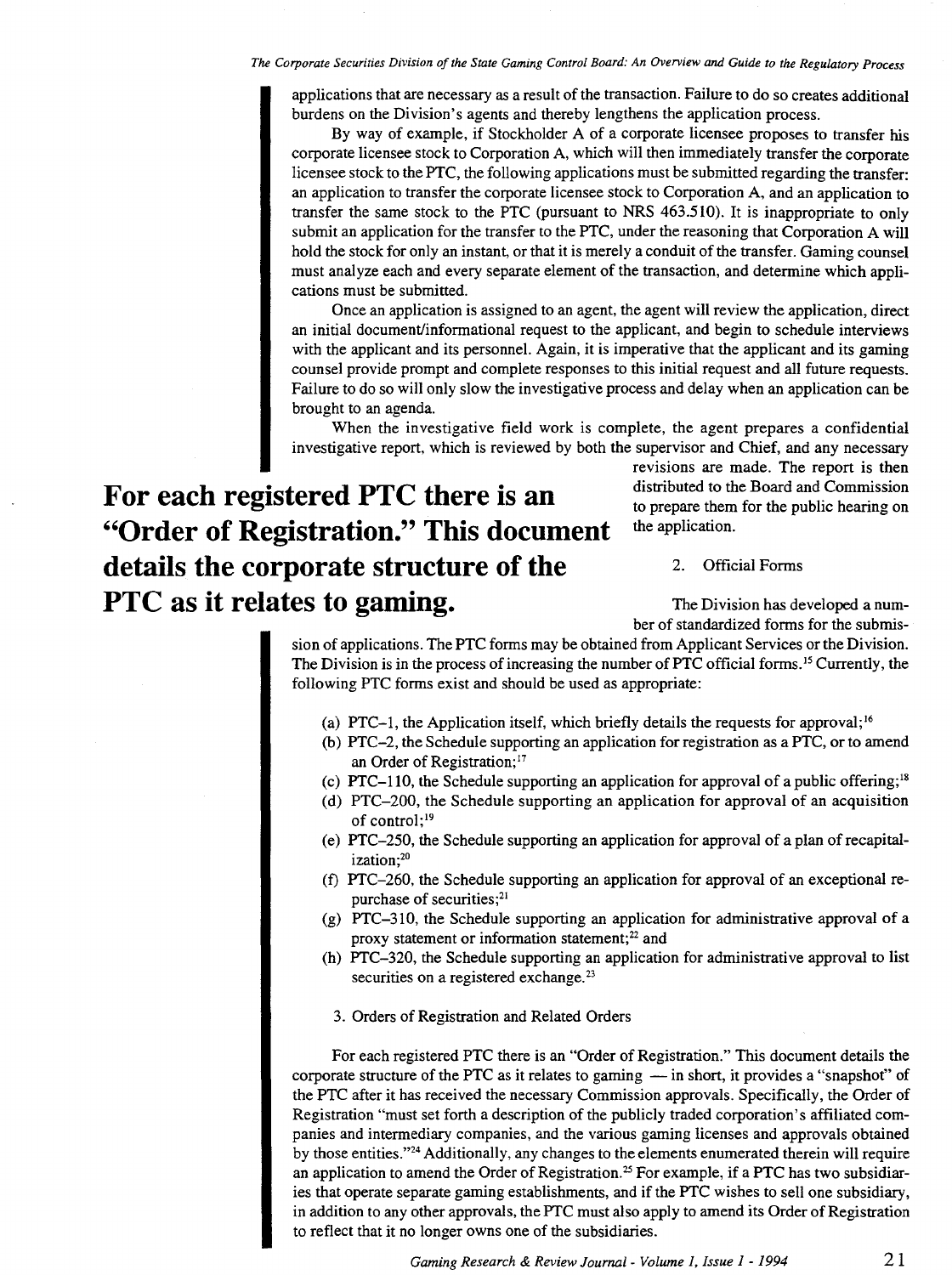In addition to the Orders of Registration, a separate order is generated when a PTC receives approval to do a specific public offering, or receives a shelf approval to do a public offering, or when an institutional investor receives a waiver under Regulation 16.430. These orders memorialize the approval granted and any conditions or limitations imposed on such approval.

#### PTC Reporting Requirements

Once a PTC becomes registered with the Commission, numerous reporting requirements become applicable. The following list is provided in an effort to summarize the various reporting requirements; however, it is clearly not meant to be a substitute for careful and independent review and study of the Act and the Regulations.

The following should thus be provided to the Division:

- 1. Five copies of all registration statements, including drafts, filed with the Securities and Exchange Commission ("SEC"), even if the offering is not subject to Commission approval. This includes, but is not limited to, Registration Statements on Forms S-1, S-2, S-3, S-4, S-8, SB-1, SB-2, 10 and 10-SB. (Reference: NRS 463.639(1)(d); NGC Reg. 16.330(1) and (6)).
- 2. Five copies of all proxy statements, including drafts, whether or not subject to Regulation 14A of the SEC, and all information statements, whether or not subject to Regulation 14C of the SEC. (Reference: NRS 463.639(1)(d); NGC Reg. 16.310(1) and 16.330(1)).
- 3. Five copies of all Annual and Quarterly Reports to Stockholders, Forms 10-K, 10- KSB, 10-Q, 10-QSB, and 8-K, and amendments thereto, and all other material documents or documents considered to be confidential or furnished to the holders of debt or equity securities of the PTC, which may be filed by a PTC with the SEC or any other national or regional securities exchange. (Reference: NRS 463 .639(1 )(b) and (d); NGC Reg. 16.330(1) and (6)).
- 4. One copy of all Forms 3, 4 and 5, and amendments thereto, and Schedules 13D and 13G, and amendments thereto, and all other documents received by a PTC that were filed with the SEC by any person and which relate to such PTC. (Reference: NRS 463.639(l)(c) and (d); NGC Reg. 16.330(2)).
- 5. Annually, a list of the holders of a PTC's voting securities, or more frequently as such lists are prepared. (Reference: NGC Regulation 16.330(3)).
- 6. One copy of all press releases issued by the PTC or a licensed subsidiary thereof, faxed to the Corporate Securities Division in Carson City, Nevada, at or before the time of release, to be followed by the filing of a hard copy of any such press release within five calendar days after its release. (Reference: NGC Reg. 16.330(6)).
- 7. A report filed promptly after the election or appointment of any director, executive officer, or any other officer actively and directly engaged in the administration or supervision of the gaming activities at a licensed gaming establishment associated with the PTC. (Reference: NRS 463.639(1)(a); NGC Reg. 16.330(4)).
- 8. A report filed promptly after being informed that a controlling person, as defined in NGC Regulation 16.010(4), has disposed of any of such PTC's voting securities. (Reference: NGC Reg. 16.330(5)).
- 9. Annually, a profit and loss statement and a balance sheet for the PTC, to be submitted within 120 calendar days after the close of its fiscal year. Documents filed with or furnished to the SEC containing the same information (*i.e.*, Form  $10-K$  or Form  $10-$ KSB) may be substituted instead so that duplicate filing of the same information will be avoided. (Reference: NRS  $463.639(1)(b)$ ).

#### Areas of Issue

There are several provisions of the Act and Regulations of which a new PTC and its gaming counsel should be aware. Specifically, attention is directed to the following provisions:

1. NRS 463.635 (l)(a), requiring maintenance of stock ledger;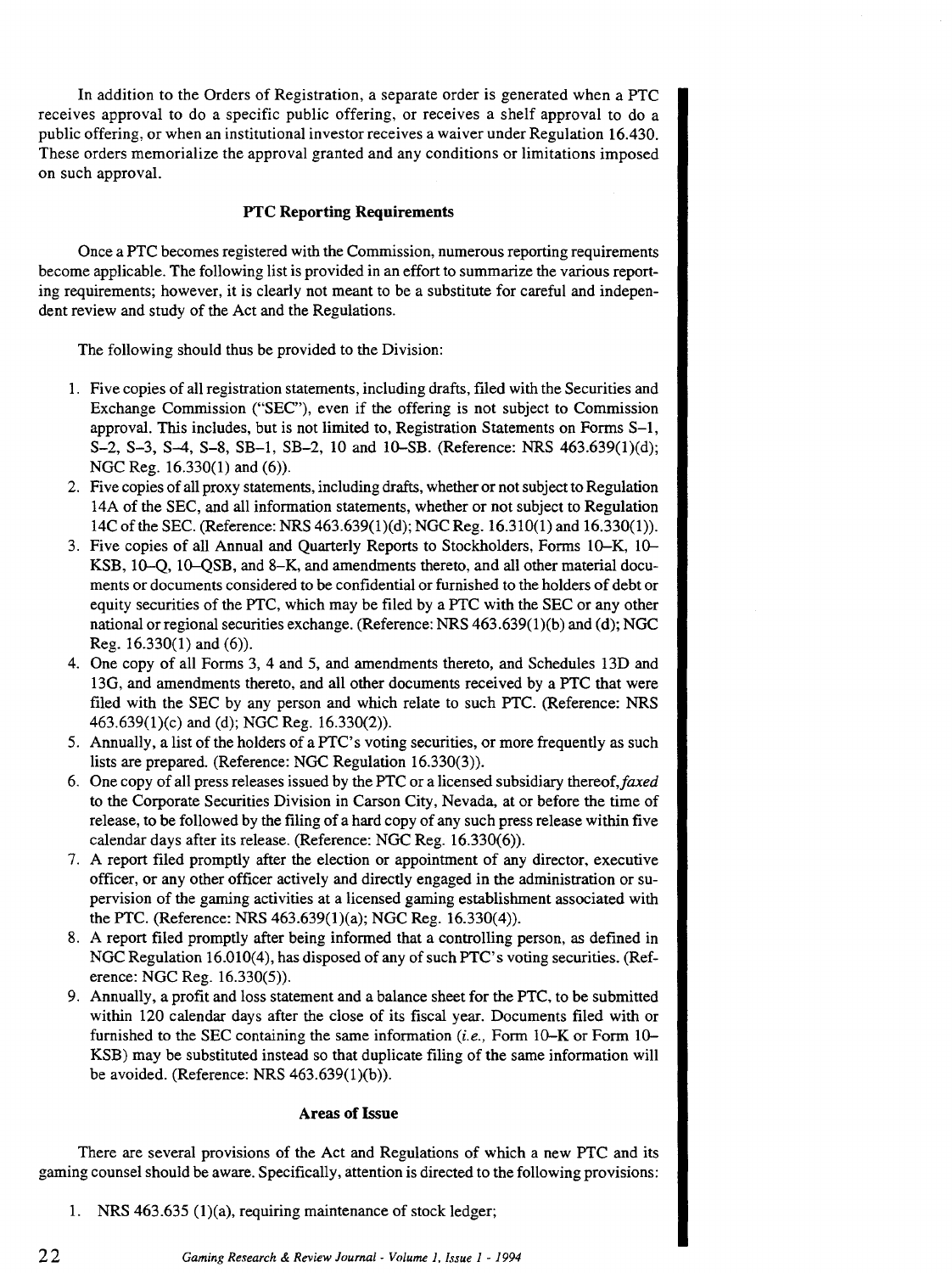- NRS  $463.635(1)(c)$ , requiring an application to amend an Order of Registration if there are certain changes to a PTC' s corporate structure or its various gaming licenses or approvals;26
- 3. NRS 463.637, requiring the licensing/finding of suitability for certain officers and directors;
- 4. NRS 463.639, which details PTC reporting requirements; $27$
- 5. NRS 463.641, which details penalties for noncompliance with laws and regulations;
- 6. NRS 463.643, which regulates beneficial owners of the PTC's voting securities;
- 7. NRS 463.645, which details proscribed activities with "unsuitable" or unlicensed persons;
- 8. Regulation 16.110, requiring the Commission's prior approval for certain public offerings;
- 9. Regulations 16.200 through 16.280, inclusive, which require the Commission's prior approval for a "change in control," "plan of recapitalization," and "exceptional repurchase of securities";
- 10. Regulation 16.310, requiring administrative Board approval before the distribution of certain proxy or information statements;<sup>28</sup>
- 11. Regulation 16.320, which requires, in certain cases, administrative Board approval<sup>29</sup> before a PTC can list its securities on a registered securities exchange;<sup>30</sup>
- 12. Regulation 16.330, which details PTC reporting requirements;

**Each new PTC that becomes registered with the Commission becomes subject to new requirements and obligations of the Act and the Regulations.** 

13. Regulations 16.410 through 16.420, inclusive, which detail requirements for employees, officers and directors; and

14. Regulation 16.440, which details proscribed activities with "unsuitable" persons.

The foregoing is not complete,

nor is it a substitute for independent review and study of the Act and the Regulations.

It is noted that there are several reoccurring instances of nonconformance which warrant the special attention of applicants and PTCs. For example, Regulations 16.310 and 16.320 have recently been a trap for the unwary. Accordingly, renewed attention to these Regulations is warranted.

Further, the Division is receiving too many applications that fail to fully and completely detail all elements of the transaction. Specifically, NRS 463.510 requires the Commission's prior approval for *each* sale, assignment, transfer, pledge or other disposition of corporate licensee stock. Gaming counsel must fully analyze a transaction involving corporate licensee stock, and for each transfer submit the appropriate information and detail. Moreover, as emphasized earlier, if an entity holds corporate licensee stock in a transaction, even for a split second, it must be registered as a holding or intermediary company,<sup>31</sup> and each stockholder, director and officer may thus require licensing or a finding of suitability.<sup>32</sup> When the new holding or intermediary company divests itself of corporate licensee stock, it must then "deregister" as a holding or intermediary company.

In sum, even though a transaction or application involves a PTC, gaming counsel must recognize that if a corporate licensee (or holding or intermediary company) is involved, careful study of NRS 463.489 to 463.560, inclusive, NRS 463.575 to 463.615, inclusive, and Regulation 15, is required. Generally speaking, the most consistent deficiencies seen by the Division result from gaming counsel's failure to analyze the requirements of the Act and Regulations applicable to corporate licensees and holding or intermediary companies.

In an effort to assist a new (or existing) PTC and its gaming counsel to work through the maze of Regulations 15 and 16, at Appendix A is a flow chart that tracks the various requirements of the Act and Regulations 15 and 16.

While the flow chart is written from the premise of a public offering, it is adaptable to various situations. For example, if a PTC is forming a intermediary company or is affecting changes to the corporate license, see pages 2-3 of the flowchart. If there are changes to a PTC' s directors or officers, see page 5 of the flowchart. Note that the flow chart is not complete;<sup>33</sup> it is merely a guide, and, as always, is not a substitute for careful and independent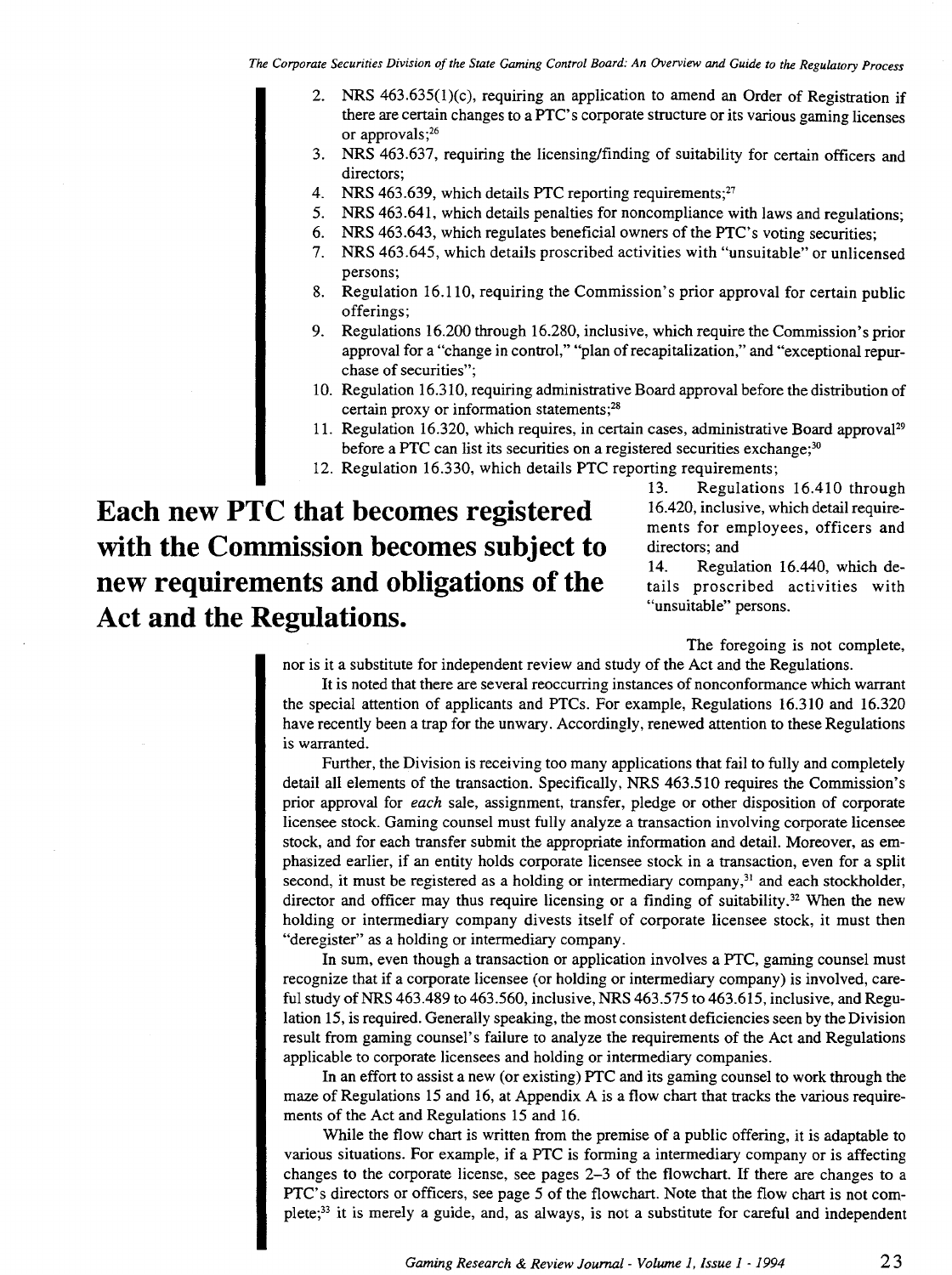review and study of NRS 463.489 to 463.560, inclusive; NRS 463.575 to 464.615, inclusive; NRS 463.625 to 463.645, inclusive; and Regulations 15 and 16.

#### **Conclusion**

Each new PTC that becomes registered with the Commission becomes subject to new requirements and obligations of the Act and the Regulations. These provisions are detailed and demanding and require corresponding attention and analysis. The Division and its staff are well aware of market and timing demands placed on a PTC and seek, to the extent possible, to accommodate such demands. However, if a PTC and its gaming counsel do not submit complete and accurate applications, or fail to promptly respond to requests by the Division's agents, the Division's ability to accommodate the timing of any particular transaction is hindered. Of course, the Division is available to provide guidance; however, the responsibility for each application remains with the applicant and its gaming counsel.

The current market for gaming PTCs is dynamic and fluid. This benefits not only the particular companies but also Nevada. The Division will continue to foster a conducive environment for PTCs; however, this can only be fully accomplished with the cooperation of the PTCs and their gaming counsel, and their respect and understanding for the Act, the Regulations and the operations of the Division. Working together, the Division is confident these goals can be realized.

#### **References**

<sup>1</sup> Station Casinos, Inc., on May 24, 1993, made an equity offering of 4.2 million shares and a debt offering of \$ll0 million; Primadonna Resorts, Inc., on June 22, 1993, made an equity offering of 5.8 million shares; Monarch Casino & Resort, Inc., on August 6, 1993, made an equity offering of 2.1 million shares; Boyd Gaming Corporation, on October 15, 1993, made an equity offering of 4.0 million shares; Ameristar Casinos, Inc., on November 9, 1993, made an equity offering of 2.4 million shares; Santa Fe Hotel Inc., on December 21, 1993, made a debt offering of ll,500 Units consisting of an aggregate of \$ll5.0 million 11% First Mortgage Notes due 2000 and 11,500 warrants to acquire \$11.5 million ll% First Mortgage Notes due 2000; Anchor Gaming, on January 28, 1994, made an equity offering of 2.75 million shares; Boardwalk Casinos, Inc., on February 11, 1994, made an equity offering of 1.8 million shares and 3.2 million warrants; Harveys Casino Resorts, on February 14, 1994, made an equity offering of 1.8 million shares; finally, Paul-Son Gaming Corporation, on March 25, 1994, made an equity offering of 1.8 million shares. *See also* Grover, *Will Too Many Players Spoil the Game?,* BUS. WK., October 18, 1993, at 80. The Division also processed three major reorganizations during 1993: Bally Grand, Inc.; Riviera, Inc.; and Sahara Resorts and Sahara Casino Partners, L.P.

<sup>2</sup>See NEv. REv. STAT. (NRS) § 463.625 through 463.645, inclusive, and Nevada Gaming Commission Regulation (NGC Reg.) 16.<br><sup>3</sup>NGC Reg. 16.110.

<sup>4</sup>Id. at 16.115. *See also* Rule 415 promulgated under the Securities Act of 1933, 17 C.F.R. § 230.415. <sup>5</sup>NGC Reg. 16.010(1) & (3). <sup>6</sup>NGC Reg. 16.200.

 $7$ Id. at 16.260.<br> $8$ Id. at 16.250.

<sup>9</sup>NRS 463.643(1).<br><sup>10</sup>NGC Reg. 16.310.<br><sup>11</sup>*Id.* at 16.320.<br><sup>12</sup>The fiscal year is from July 1, 1992, to June 30, 1993.<br><sup>12</sup>In this issue, see Randall Sayre's article regarding the Investigations Division of the State Gam trol Board.<br><sup>14</sup>See *infra* notes 15 through 23 and accompanying text for a nonexclusive list of the various applications

that PTCs are required to submit.<br><sup>15</sup>The Division is considering creating an official form for applications for shelf approvals under Regula-

tion 16.115, and for institutional investor waivers under Regulation 16.430.<br><sup>16</sup>It should be noted that the PTC-1 is a document which is publicly available. However, the schedules

which support the PTC-1 are not available for public dissemination.

<sup>17</sup>See NRS 463.627, .635(1)(b), (c).<br><sup>18</sup>See NGC Reg. 16.110, .118, .130.

19*See id.* 16.200, .210.

*20See id.* 16.250, .280.

*<sup>21</sup> See id.* 16.260, .280.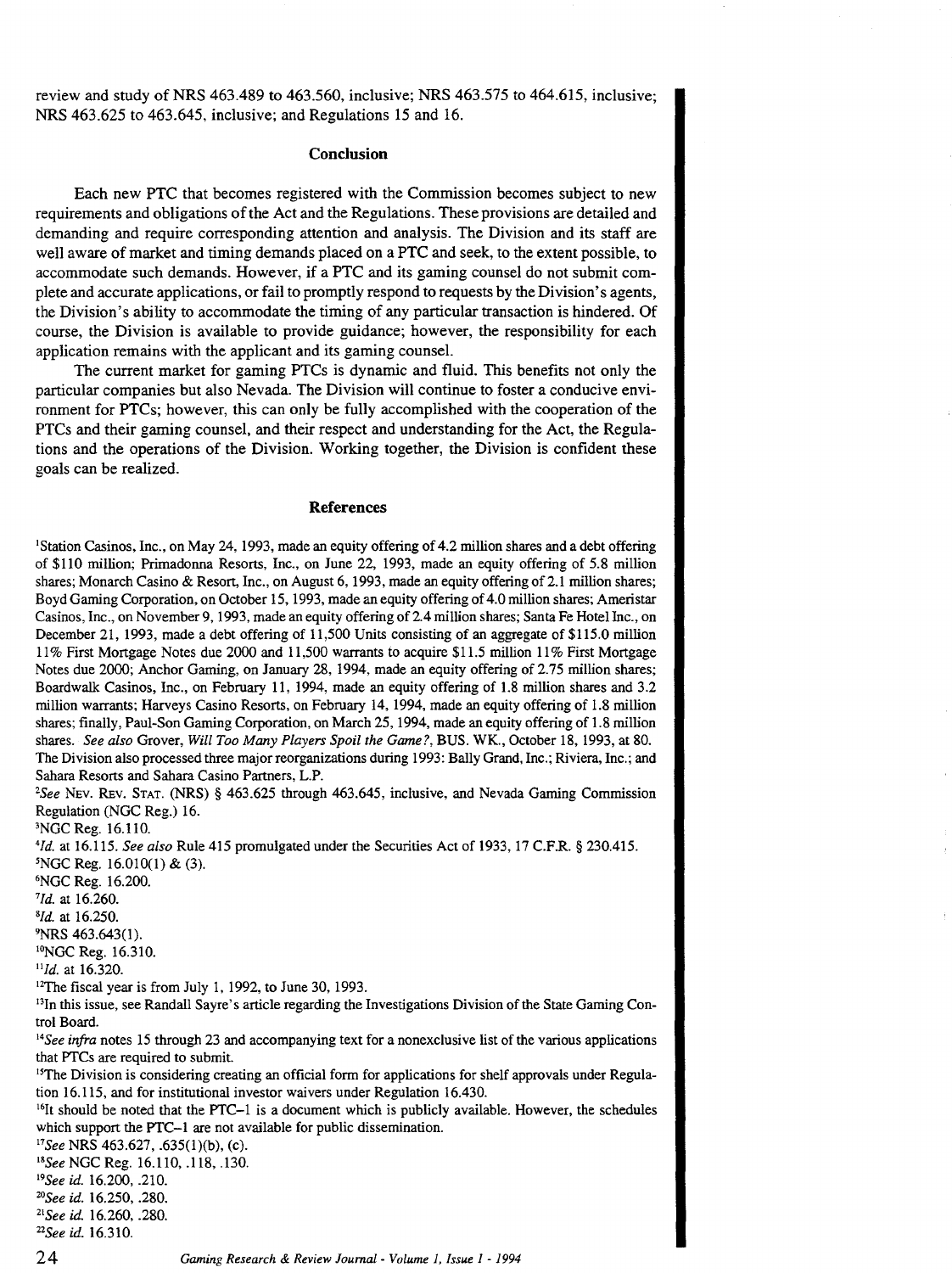*The Corporate Securities Division of the State Gaming Control Board: An Overview* and *Guide to the Regulatory Process* 

<sup>23</sup>*See id.* 16.320.<br><sup>24</sup>NRS 463.635(1)(c).

<sup>25</sup>The application to amend an Order of Registration is applied for on official forms PTC-1 and PTC-2. <sup>26</sup> See supra note 25 and accompanying text.<br><sup>27</sup> See text at Section III.<br><sup>28</sup>This is one area in which PTCs have been recalcitrant . Such administrative approval is needed if the

proxy or information statement "includes a discussion of the nature and scope of, and procedures under, the Act and regulations .... " NGC Reg. 16.310. Even if no such discussion is included, it is still necessary (under NRS 463.639 and Regulation 16.330) to submit five copies of the proxy or information statement to the Division. Accordingly, renewed attention to these provisions is warranted.

 $29$ This is another area in which PTCs have been recalcitrant — renewed attention to Regulation 16.320 is also warranted.

<sup>30</sup>Under section 6 of the Securities Exchange Act of 1934 (1934 Act), there are two national registered securities exchanges, the New York Stock Exchange and the American Stock Exchange. Additionally, there are seven regional securities exchanges registered under section 6 of the 1934 Act: the Boston Stock Exchange, the Chicago Board Options Exchange, the Cincinnati Stock Exchange, the Inter-Mountain Exchange, the Midwest Stock Exchange, the Pacific Stock Exchange, and the Philadelphia Stock Exchange. It should be noted that National Association of Securities Dealers Automated Quotation/National Market System (NASDAQ/NMS) is not a securities exchange registered under section 6 of the 1934 Act, rather it is governed by section 15 of the 1934 Act. T. HAZEN, TREATISE ON THE LAW OF SECURITIES REGULA-TION 3-4 (2d ed. 1990 & Supp. 1993). Therefore, no prior approval is required under NGC Regulation 16.320 to have securities traded with the NASDAQ/NMS.<br><sup>31</sup>NRS 463.585.<br><sup>32</sup>*Id.* 463.595. 327d. 463.595. 33For example, the flowchart does not address: changes in control, exceptional repurchases of securities, or

plans of recapitalization. *See* NGC Reg. 16.200 through 16.280, inclusive.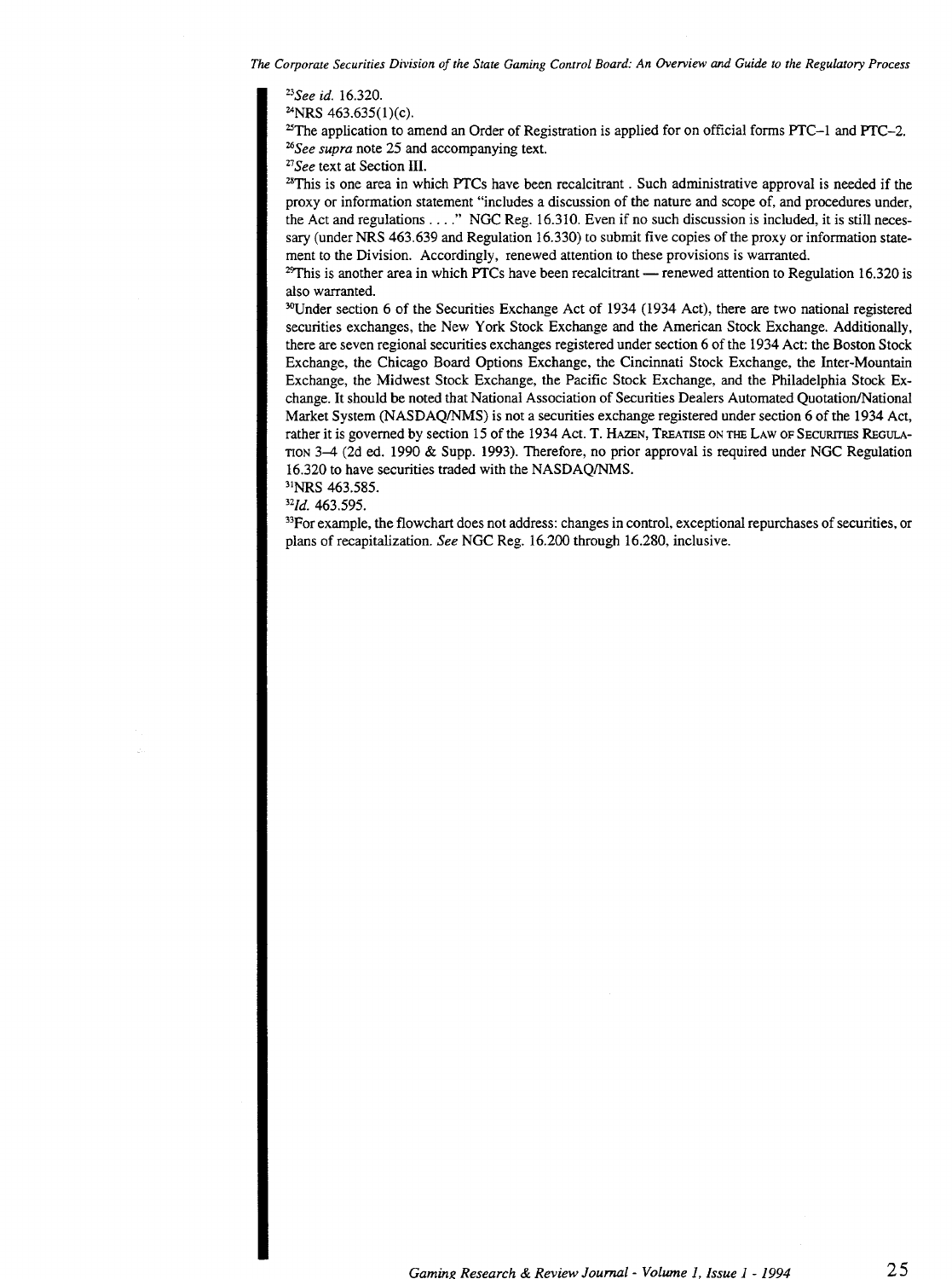Gaming Research & Review Journal - Volume 1, Issue 1 - 1994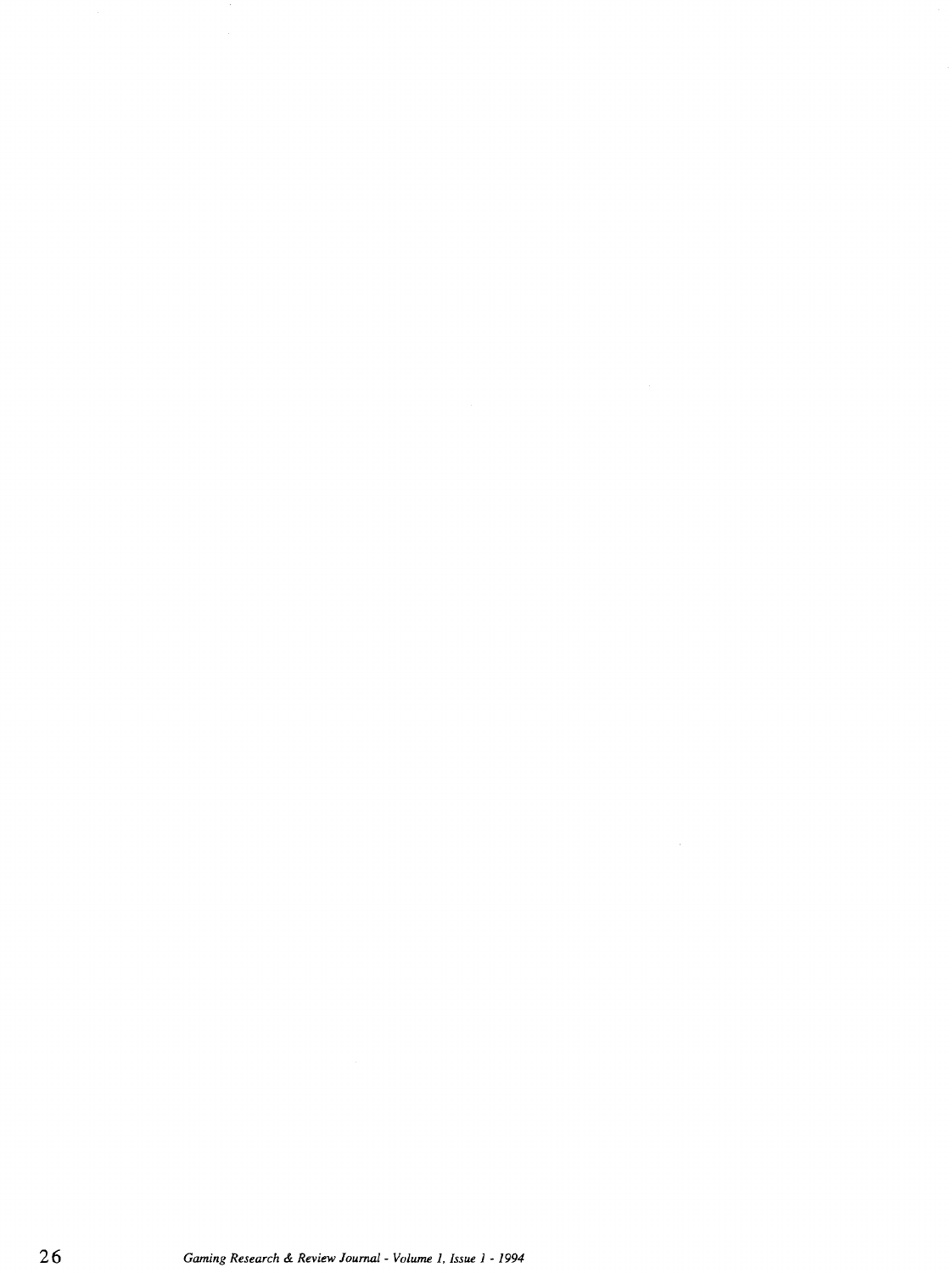

© 1994 Mark A. Claytor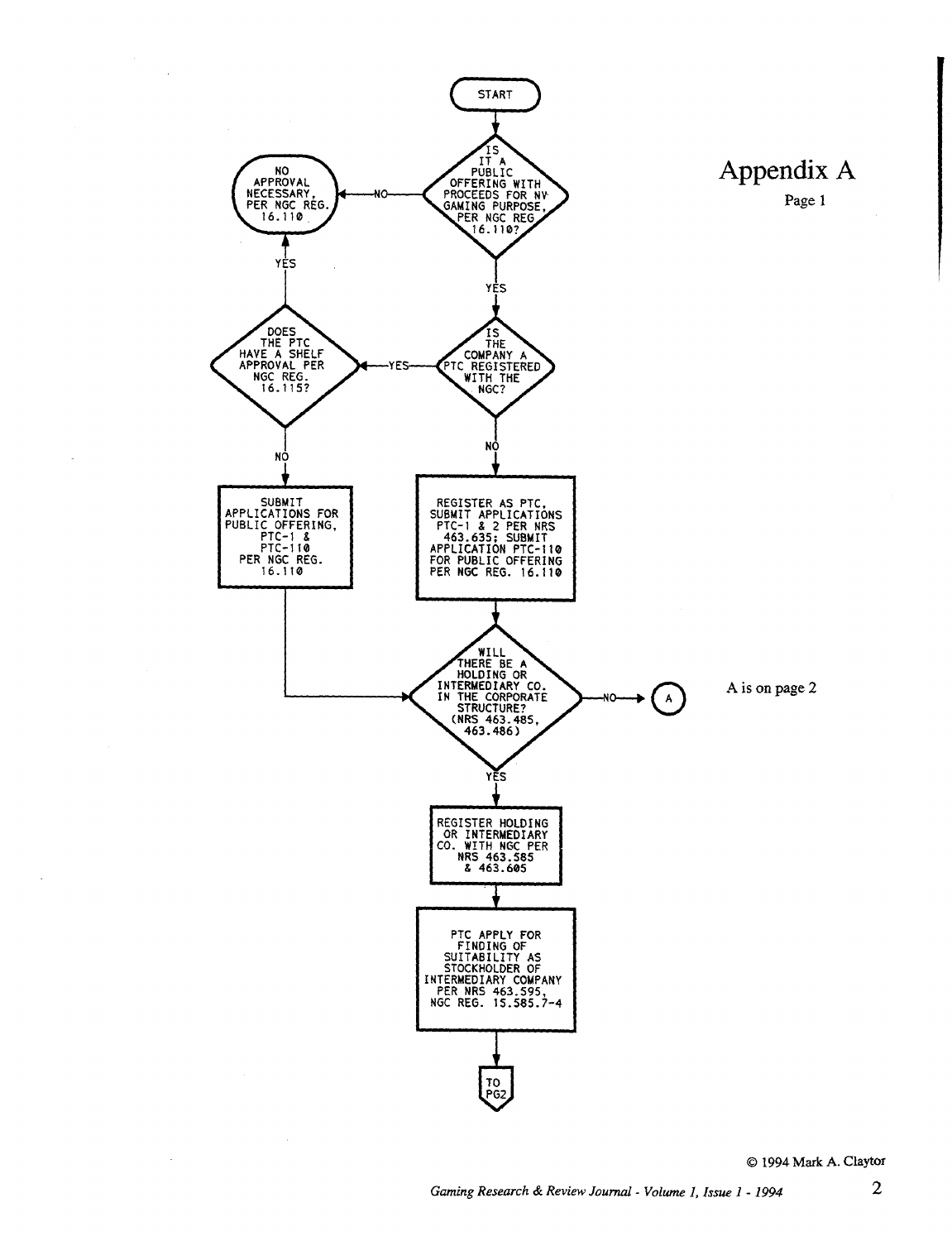

© 1994 Mark A. Clayton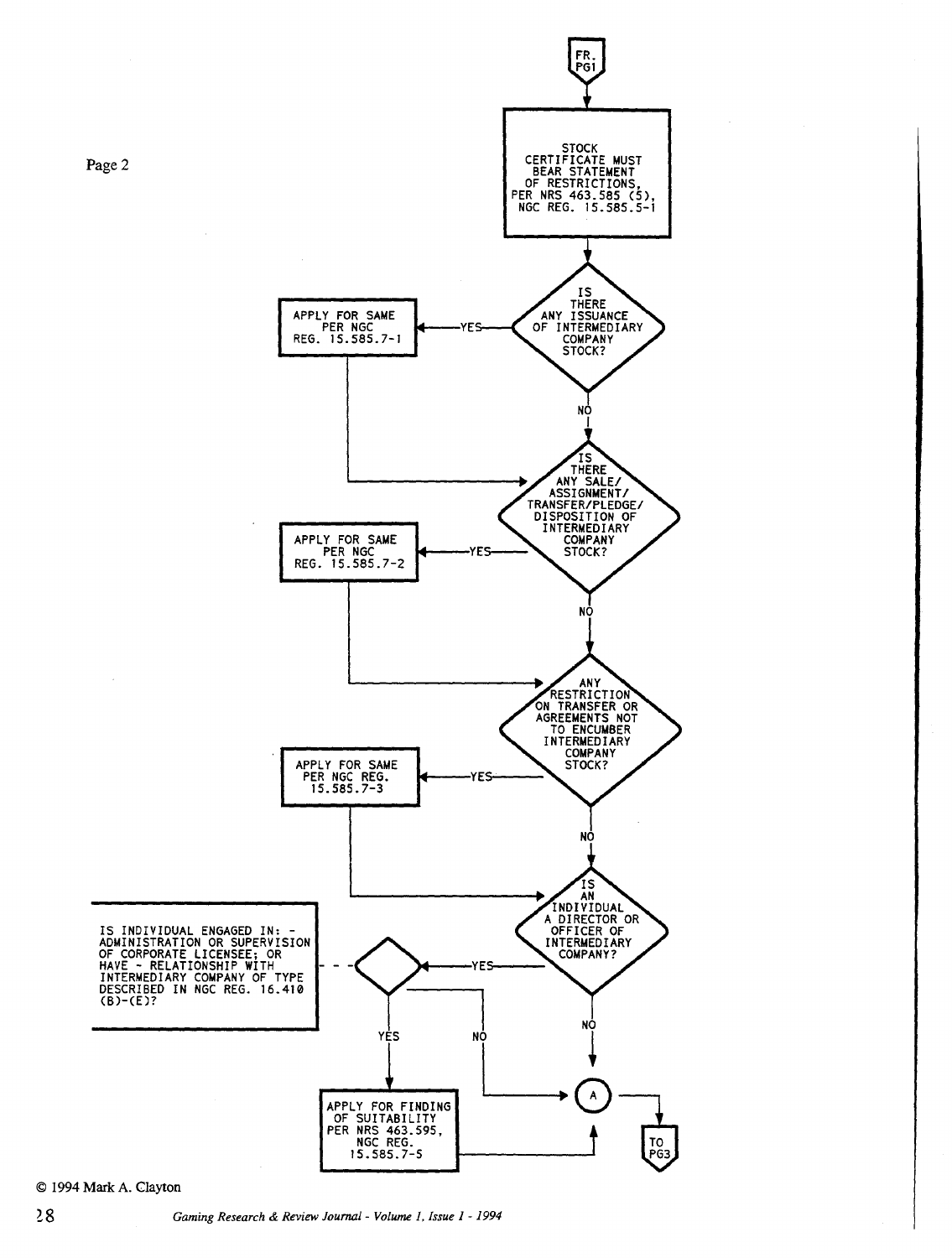

Page 3

© 1994 Mark A. Clayton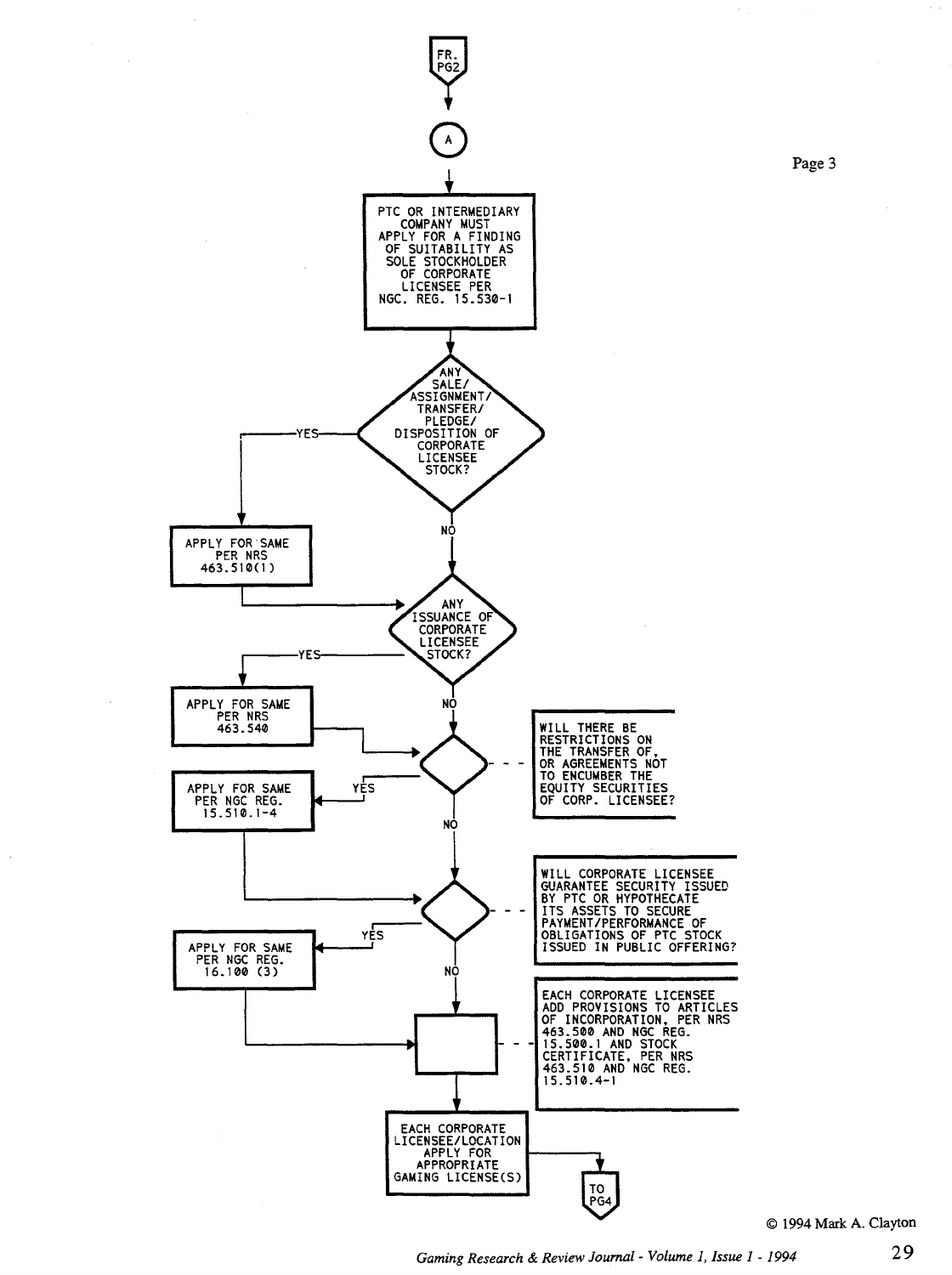

© 1994 Mark A. Clayton

 $\bar{z}$ 

 $\mathcal{L}$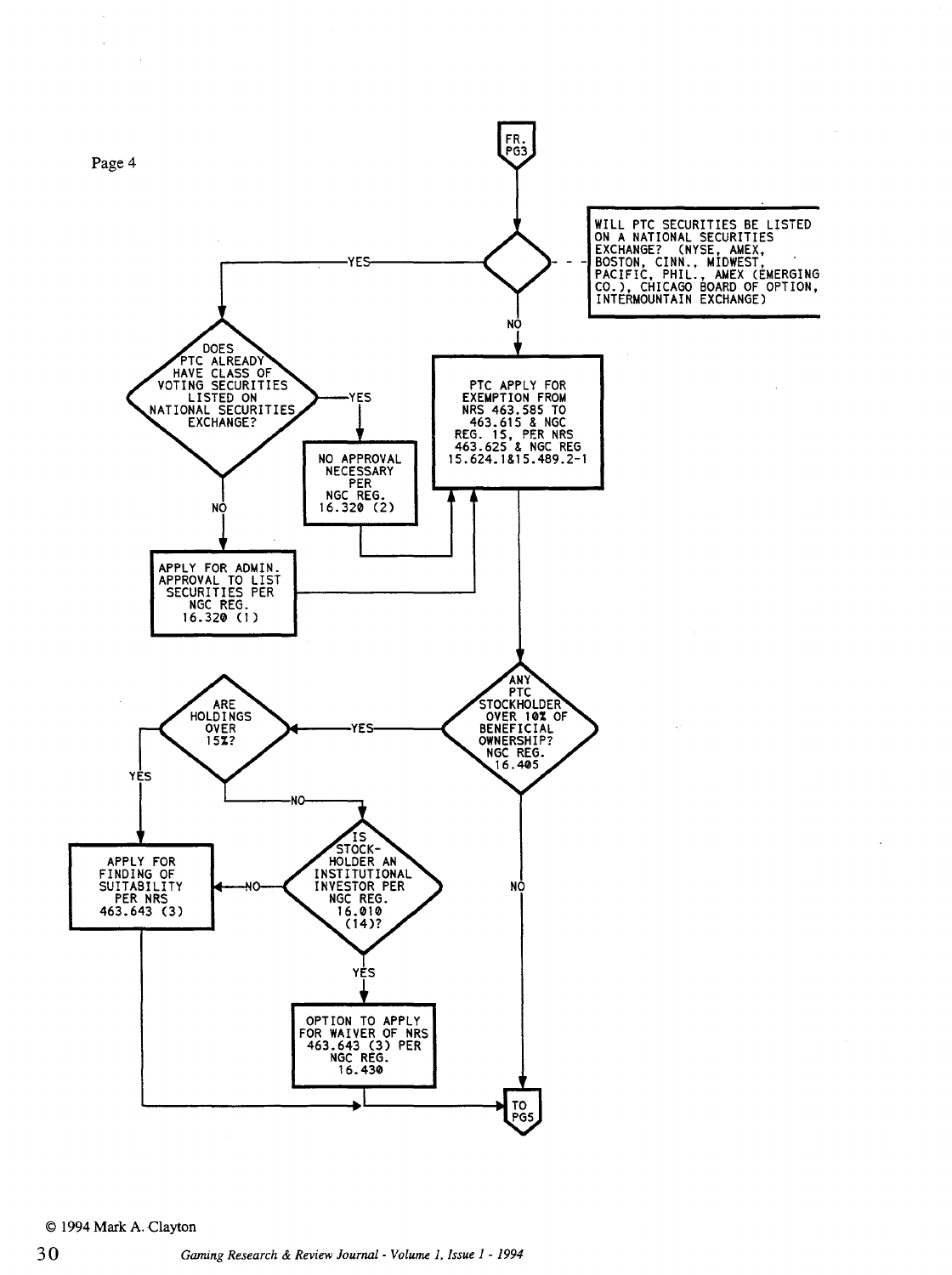